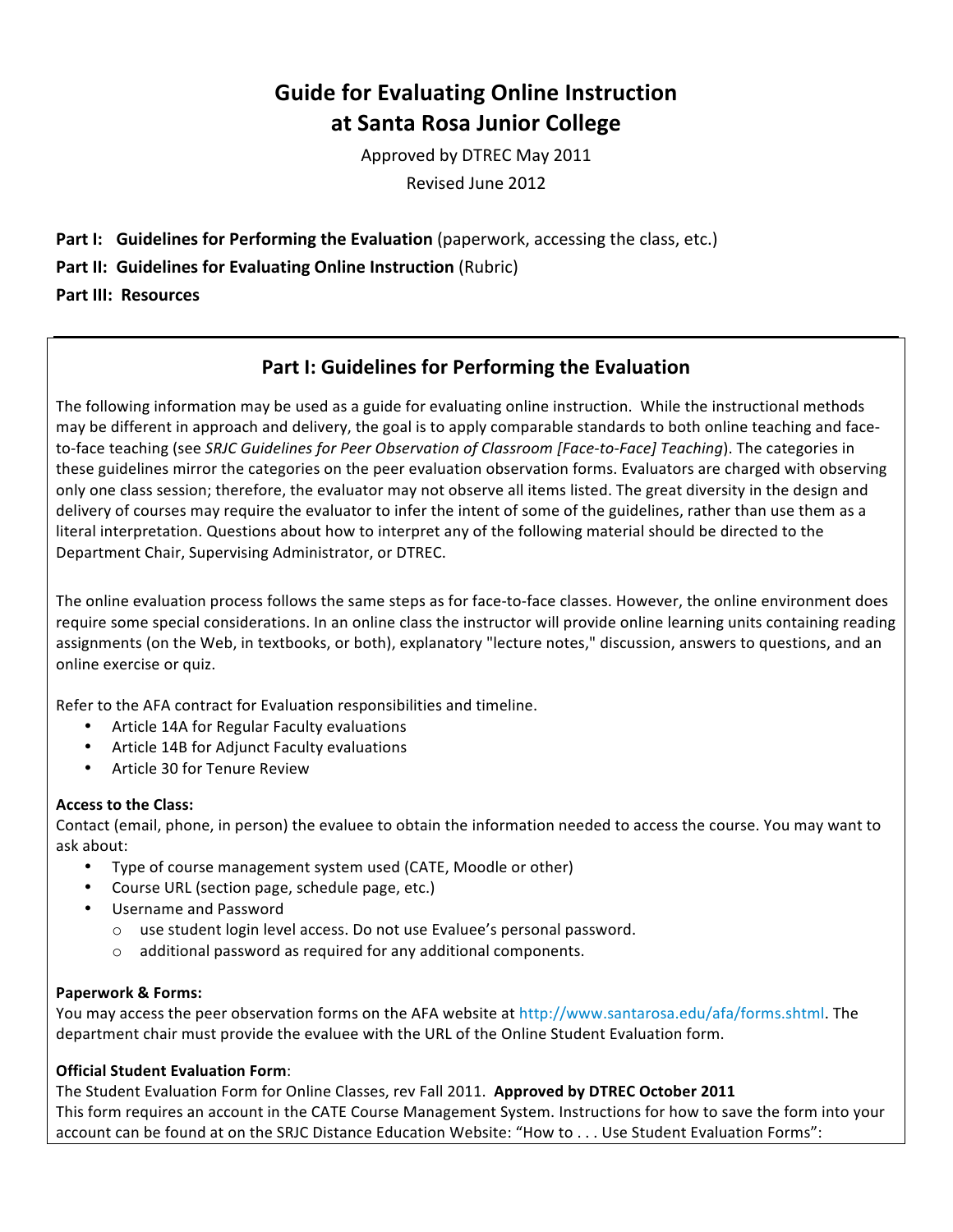#### http://online.santarosa.edu/catedocs/howto\_evaluate.html

#### **What
to
View:**

Consider how much time you would spend in a 1-3 hour in person class visit and the types of information you would have access to. That is the amount of time and access you want to achieve in the online class environment. Your observation and questions should be kept within the scope and time frame you would spend for a face-to-face class.

- orientation page or email
	- o Many instructors provide students with instructions for how to navigate the course. They may be found on the
	syllabus
	or
	as
	a
	separate
	Orientation
	page.
	- If you need orientation-type instructions and do not see them, ask the instructor. Important note: The instructions would not be part of your evaluation unless you are evaluating that learning unit.
- Course
materials
	- o Could be in the CATE Course Management System, Moodle, some other system or a combination.
	- o Review the syllabus and follow one lesson, activity, or learning unit from start to finish. Components to view:
		- $\checkmark$  Section (Syllabus)
		- $\checkmark$  Schedule
		- Lecture/Week/Presentation
		Pages
		- $\checkmark$  Message List, Forum, Blog, Chat, drop box, and/or email (evaluee forward as needed?)
		- $\checkmark$  Assignments for the week
	- o You cannot view the Gradebook or any other week's materials. Pending: what about instructor comments from Gradebook? For some online classes that may be a large component of student interaction.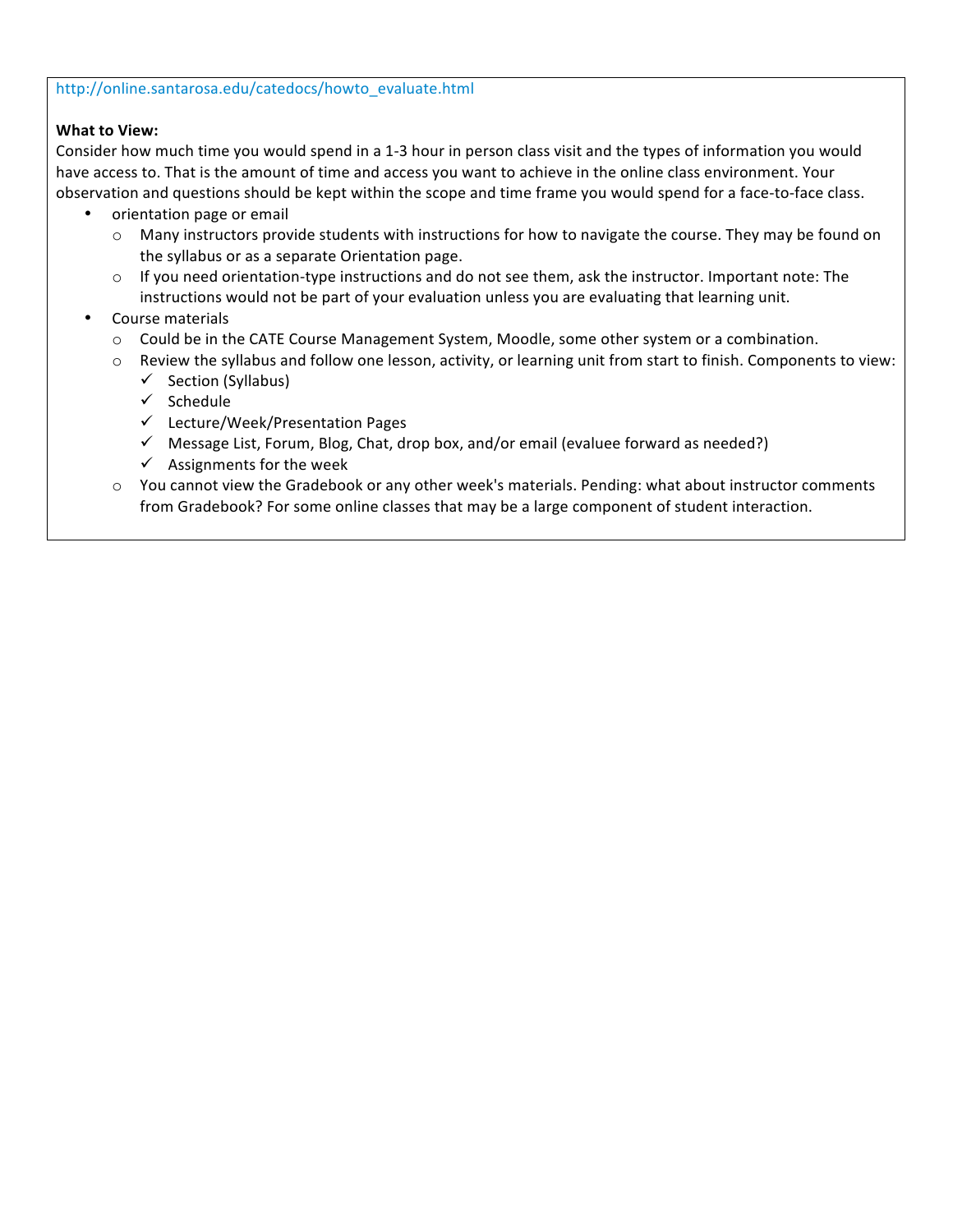# Part II. Guidelines for Evaluating Online Instruction

| <b>Criterion</b>                                                                                                                                           | Satisfactory (3)                                                                                                                                                                                                                                                                     | Satisfactory/Minor<br><b>Improvement Needed (2)</b>                                                                                                                                                                                                                                                   | <b>Improvement Needed</b><br>(follow-up evaluation<br>required) (1)                                                                                                                                                                                                                                               |
|------------------------------------------------------------------------------------------------------------------------------------------------------------|--------------------------------------------------------------------------------------------------------------------------------------------------------------------------------------------------------------------------------------------------------------------------------------|-------------------------------------------------------------------------------------------------------------------------------------------------------------------------------------------------------------------------------------------------------------------------------------------------------|-------------------------------------------------------------------------------------------------------------------------------------------------------------------------------------------------------------------------------------------------------------------------------------------------------------------|
| Organization:<br>Effectively<br>organized<br>instructional<br>period with<br>regard to pace,<br>level of<br>difficulty, and<br>focus on course<br>content. | Instructor's expectations,<br>navigation, and structure of<br>content are all clearly<br>labeled, logical, and<br>intuitive. For example, the<br>instructor organized the<br>course so that a student new<br>to an online class is able to<br>easily navigate through the<br>course. | Instructor's expectations,<br>navigation, activity flow, and<br>structure of content are<br>logical.<br>For example, the student is<br>able to navigate through the<br>course; however, class<br>navigation and structure<br>contain very few choices.                                                | Instructor's expectations,<br>navigation, activity flow, and<br>structure of content are not<br>clear and/or are insufficiently<br>logical. There is no structured<br>means of organizing the<br>course, and students can easily<br>get lost.<br>For example, assignment<br>deadlines not are clearly<br>defined. |
|                                                                                                                                                            | Instructor organized the pace<br>and division of learning units<br>and activities so that students<br>are able to keep up with<br>course requirements.                                                                                                                               | Instructor organized the pace<br>and division of learning units<br>and activities; however,<br>workload may not be well<br>adequately balanced or<br>manageable.                                                                                                                                      | Instructor organized the pace<br>and division of learning units<br>and activities in a way that is<br>not obvious or not clearly<br>connected. There may be<br>significant flaws and/or<br>workload is hard for<br>students to manage.                                                                            |
|                                                                                                                                                            | The observed portion of class<br>content was delivered with a<br>theme that augments the<br>previous lesson and the<br>Course Outline at an<br>acceptable level of rigor.                                                                                                            | The observed portion of class<br>content was delivered with a<br>loose theme that had little<br>relationship to the previous<br>lesson. It supports the Course<br>Outline; however, some<br>areas, such as tests and<br>assignments, may not be<br>representative of an<br>acceptable level of rigor. | The observed portion of class<br>activities has a limited or<br>inadequate theme or<br>relationship to the previous<br>lesson or does not support the<br>Course Outline and/or is not<br>conveyed at an acceptable<br>level of rigor and difficulty.                                                              |
|                                                                                                                                                            | The learning unit contained<br>appropriate, sequenced<br>reading assignments,<br>explanatory/lecture text,<br>discussion forum, and/or<br>activities/exercises. All<br>needed links are clear and<br>logical.                                                                        | The learning unit did not<br>always contain a reasonable<br>progression of basic reading<br>assignments, explanatory/<br>lecture text, discussion forum,<br>and/or activities/exercises.<br>Some of the links may not be<br>easy to follow.                                                           | The learning unit did not contain<br>an appropriate progression of<br>reading assignments,<br>explanatory/ lecture text,<br>discussion forum, and/or<br>activities/exercises. Links may<br>not be evident or may be<br>confusing.                                                                                 |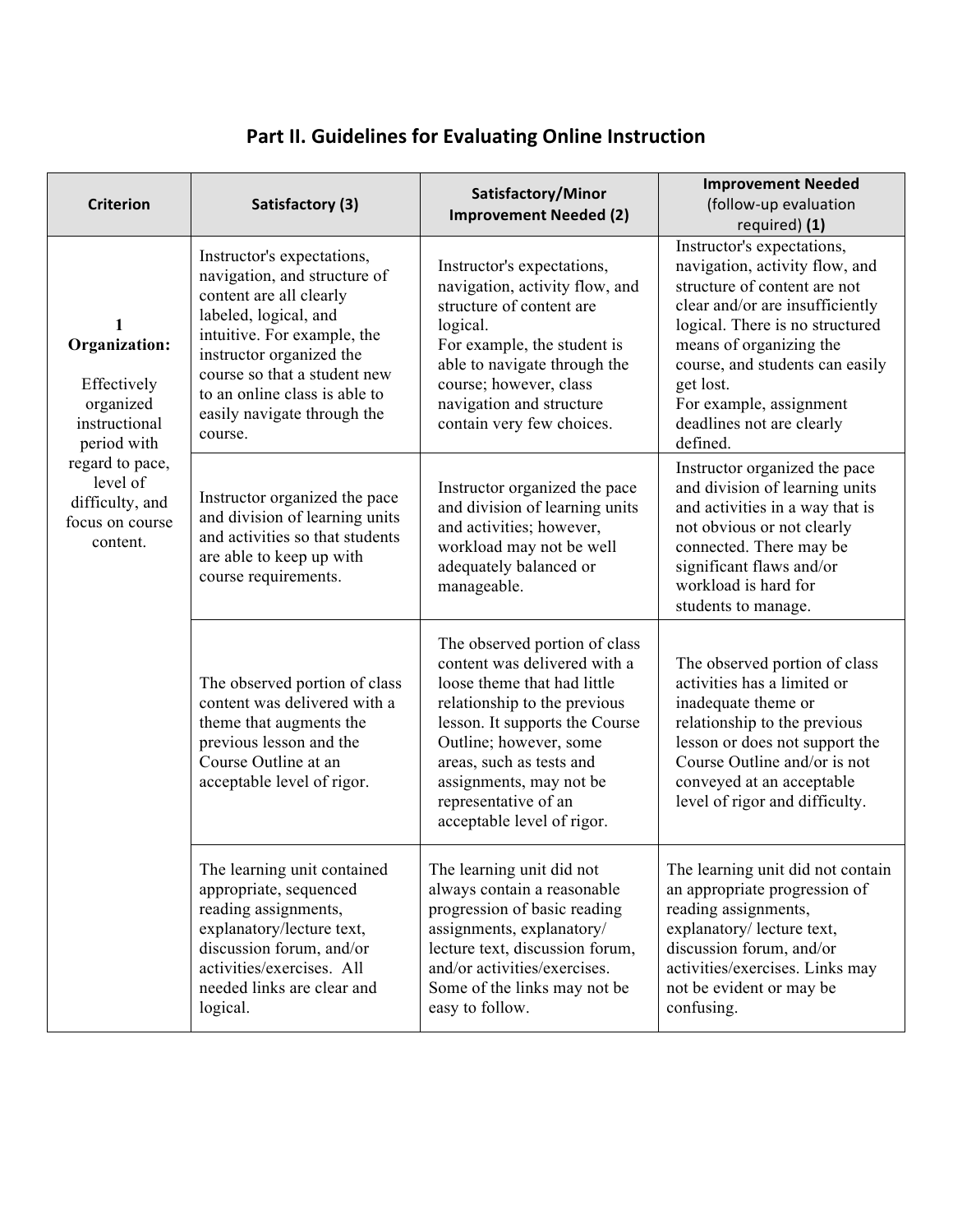| Other Factors to<br>Consider: | • Course navigation and structure contain multiple well-designed techniques and/or tools to engage<br>and/or involve students. For example, clear instructions are provided for accessing media.<br>• Instructor organized the pace of activities exceptionally well and course workload is manageable.<br>• The observed portion of content was delivered with a comprehensive theme that enhances and<br>builds upon the previous lesson to support the Course Outline at a <i>challenging</i> level of rigor.<br>• The content is divided into engaging learning units and all needed links are presented in a very<br>clear, logical and intuitive manner. For example, the session includes a balance of all of the<br>following: reading, interaction, collaborative activities (if appropriate), discussion, tests and<br>assignments. |
|-------------------------------|-----------------------------------------------------------------------------------------------------------------------------------------------------------------------------------------------------------------------------------------------------------------------------------------------------------------------------------------------------------------------------------------------------------------------------------------------------------------------------------------------------------------------------------------------------------------------------------------------------------------------------------------------------------------------------------------------------------------------------------------------------------------------------------------------------------------------------------------------|
|-------------------------------|-----------------------------------------------------------------------------------------------------------------------------------------------------------------------------------------------------------------------------------------------------------------------------------------------------------------------------------------------------------------------------------------------------------------------------------------------------------------------------------------------------------------------------------------------------------------------------------------------------------------------------------------------------------------------------------------------------------------------------------------------------------------------------------------------------------------------------------------------|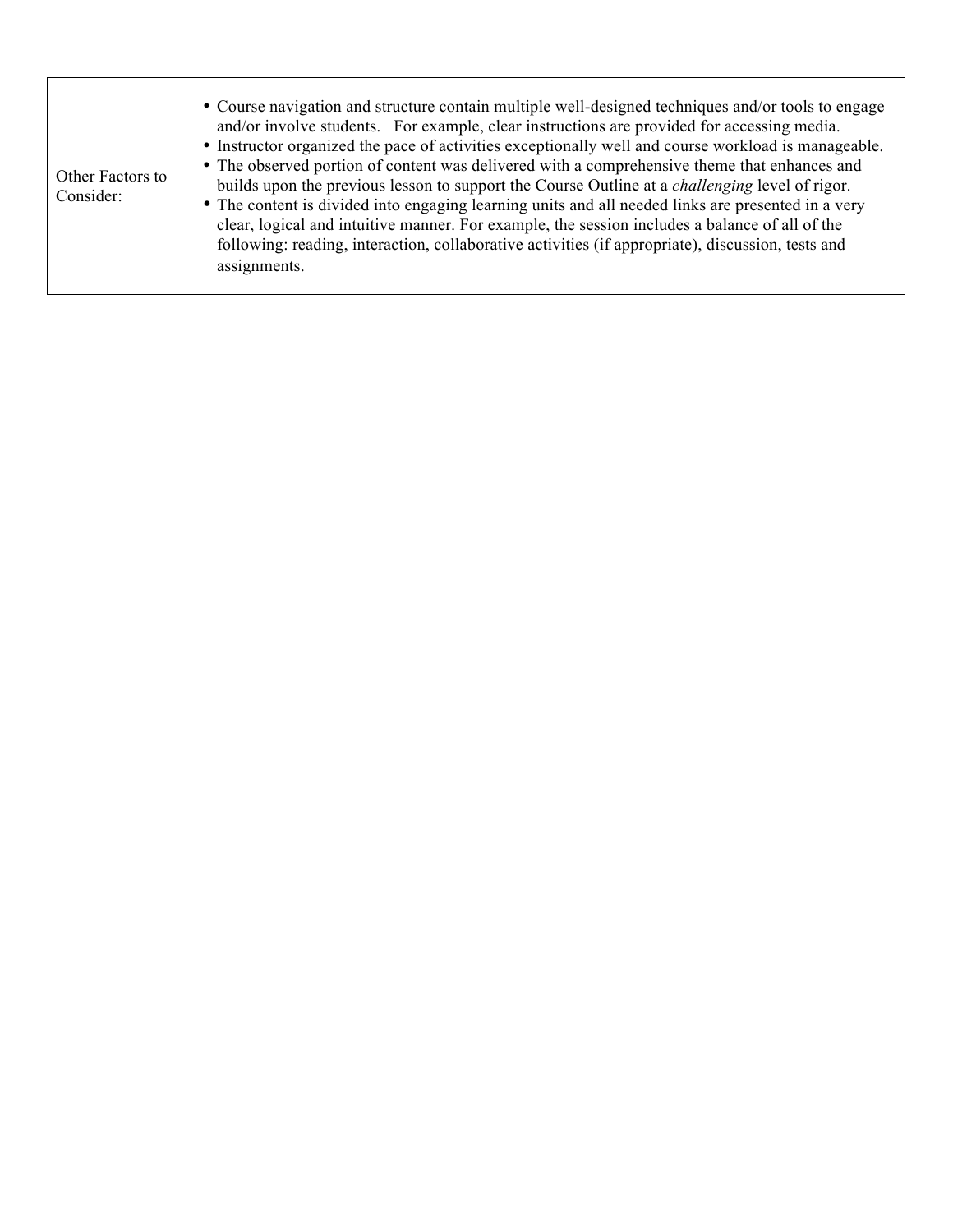| <b>Criterion</b>                                                                                                           | Satisfactory (3)                                                                                                                                                                                                                                                                      | Satisfactory/Minor<br><b>Improvement Needed (2)</b>                                                                                                                                                                                                                                                    | <b>Improvement Needed</b><br>(follow-up evaluation<br>required $(1)$                                                                                                                                                                                          |
|----------------------------------------------------------------------------------------------------------------------------|---------------------------------------------------------------------------------------------------------------------------------------------------------------------------------------------------------------------------------------------------------------------------------------|--------------------------------------------------------------------------------------------------------------------------------------------------------------------------------------------------------------------------------------------------------------------------------------------------------|---------------------------------------------------------------------------------------------------------------------------------------------------------------------------------------------------------------------------------------------------------------|
| $\boldsymbol{2}$<br><b>Preparation:</b><br>Prepared for<br>lecture, lab,<br>activity<br>presentation, or<br>demonstration. | Instructor provided course<br>materials on time and they are<br>complete, correct and easy to<br>follow.<br>For example, menus, paths and<br>prompts are instinctive, and<br>students are easily able to<br>follow and connect with them.<br>All links are active and up-to-<br>date. | Instructor provided most course<br>materials on time; however,<br>materials may not be complete,<br>may have minor errors, or may<br>have portions that are not easy<br>to follow.<br>For example, menus, paths, and<br>prompts may not be easy to<br>follow. Most links are active<br>and up-to-date. | Instructor did not provide<br>course materials on time, or<br>materials are not complete,<br>may have errors, or are not<br>easy to follow.<br>For example, menus, paths and<br>prompts are not obvious. Some<br>links are inactive and/or not<br>up-to-date. |
|                                                                                                                            | The instructor supplemented<br>publisher-prepared materials<br>with additional resources<br>and/or cited references to help<br>explain ideas, concepts,<br>theories, etc                                                                                                              | The instructor provided limited<br>supplemental teaching materials<br>and/or citations to references to<br>help explain ideas, concepts,<br>theories, etc.                                                                                                                                             | The instructor provided only<br>publisher- prepared materials<br>without any enhancement and<br>did not cite references to help<br>explain ideas, concepts,<br>theories, etc.                                                                                 |
|                                                                                                                            | Instructor's teaching materials<br>and methods, i.e., lectures,<br>textbooks, media, quizzes,<br>exams, video, audio, Web<br>sources, interactive activities,<br>etc., were well thought out,<br>varied, and enhanced the<br>online learning experience.                              | Some teaching materials and<br>methods may have lacked<br>sufficient variety or<br>appropriateness to the learning<br>unit and thus did not always<br>enhance the online learning<br>experience.                                                                                                       | Teaching materials lacked<br>variety, were not well thought<br>out, and did little to enhance<br>the online learning<br>experience.                                                                                                                           |
| Other Factors to<br>Consider:                                                                                              | • Technology was effectively used.                                                                                                                                                                                                                                                    | • The learning unit provided an impressive variety of supplemental instructional resources that<br>were very well thought out and enhanced publisher-prepared materials.                                                                                                                               |                                                                                                                                                                                                                                                               |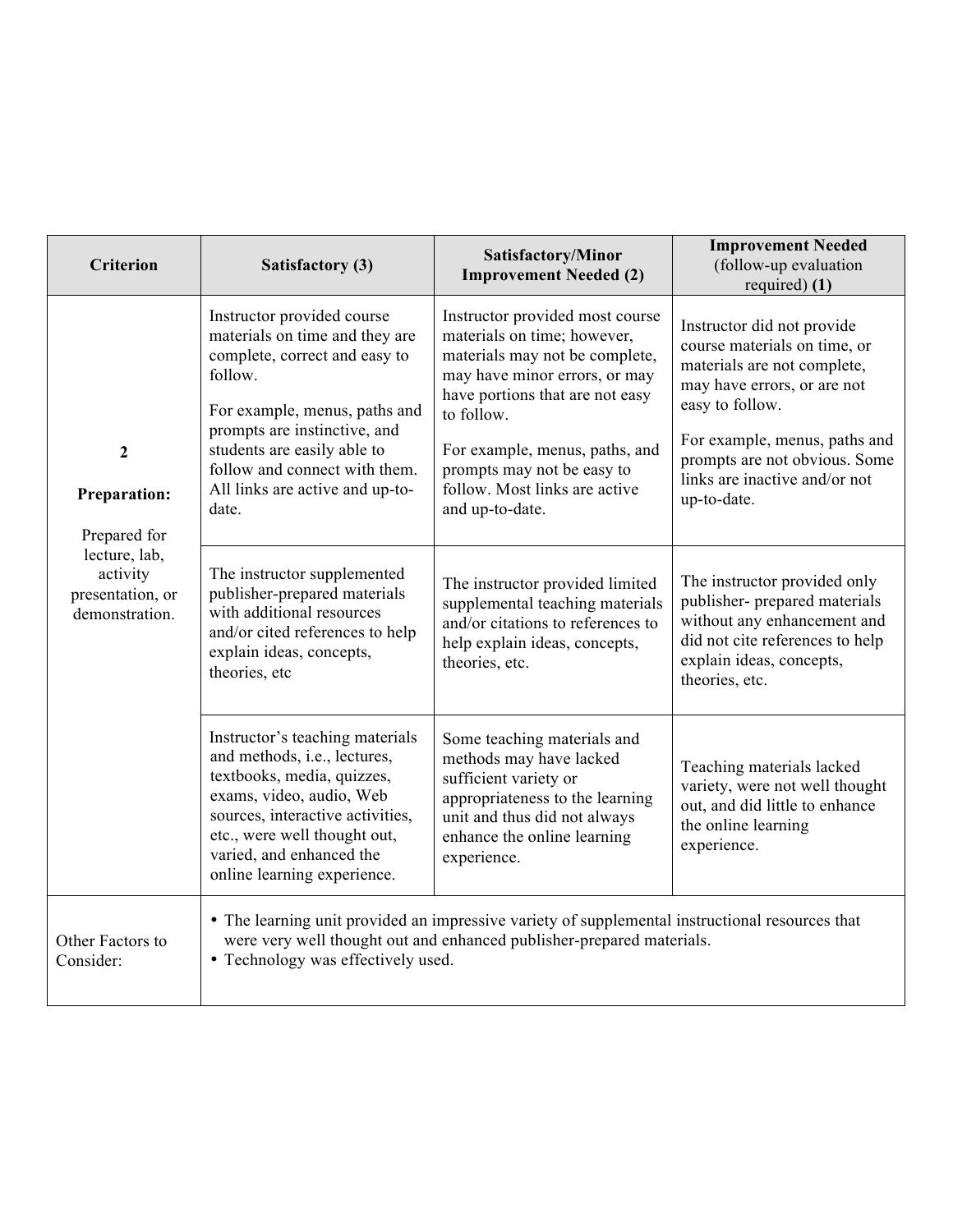| Criterion                                                | <b>Satisfactory (3)</b>                                                                                                                                                                                                                                                                                    | Satisfactory/Minor<br><b>Improvement Needed (2)</b>                                                                                                                                                                                                                                                                                                                                                                                                                                                                                                         | <b>Improvement Needed</b><br>(follow-up evaluation<br>required $(1)$                                                                                                   |
|----------------------------------------------------------|------------------------------------------------------------------------------------------------------------------------------------------------------------------------------------------------------------------------------------------------------------------------------------------------------------|-------------------------------------------------------------------------------------------------------------------------------------------------------------------------------------------------------------------------------------------------------------------------------------------------------------------------------------------------------------------------------------------------------------------------------------------------------------------------------------------------------------------------------------------------------------|------------------------------------------------------------------------------------------------------------------------------------------------------------------------|
| $\mathbf{3}$<br>Content<br>Communicated:<br>Communicated | The observed portion of<br>the content was<br>communicated well and<br>addresses some higher<br>level learning and<br>understanding at an<br>appropriate level for the<br>class.<br>For example, content was<br>delivered with a connected<br>theme that built on what<br>students had already<br>learned. | Most of the observed portion<br>of content was communicated<br>at a sufficient level of learning<br>and understanding for the<br>course but there are<br>suggestions for improving the<br>presentation.<br>For example, content was<br>delivered with a vague theme<br>and/or did not build on what<br>students had already learned.                                                                                                                                                                                                                        | The observed portion of content<br>was inadequately<br>communicated and/or does not<br>address a level of learning and<br>understanding appropriate for<br>the course. |
| course content<br>clearly.                               | The observed portion of<br>the content was of<br>competent quality and<br>addressed stated learning<br>objectives.                                                                                                                                                                                         | Most of the observed portion<br>of content was of minimal<br>quality and addressed most of<br>the stated learning objectives.                                                                                                                                                                                                                                                                                                                                                                                                                               | The observed portion of content<br>was of low quality and<br>inadequately addressed stated<br>learning objectives.                                                     |
|                                                          | The instructor used clear<br>and varied methods for<br>delivering content and<br>employed some<br>appropriate online tools<br>and resources.                                                                                                                                                               | The instructor used sufficient<br>methods for delivering<br>content; however, there was<br>minimal use of appropriate<br>online tools and resources.                                                                                                                                                                                                                                                                                                                                                                                                        | The instructor used an<br>inadequate variety of methods<br>for delivering content. Few<br>online tools or resources were<br>used.                                      |
| Other Factors to<br>Consider:                            | learned.<br>objectives in great detail.                                                                                                                                                                                                                                                                    | • The observed portion of the content was communicated clearly and effectively and advances<br>higher-level learning and understanding at an appropriate level for the class. For example,<br>content was presented with a clear theme and built new material on what students had already<br>• The observed portion of the content was of high quality and addressed all stated learning<br>• The instructor used <i>innovative</i> and varied methods for delivering content and appropriately<br>employed many of the latest online tools and resources. |                                                                                                                                                                        |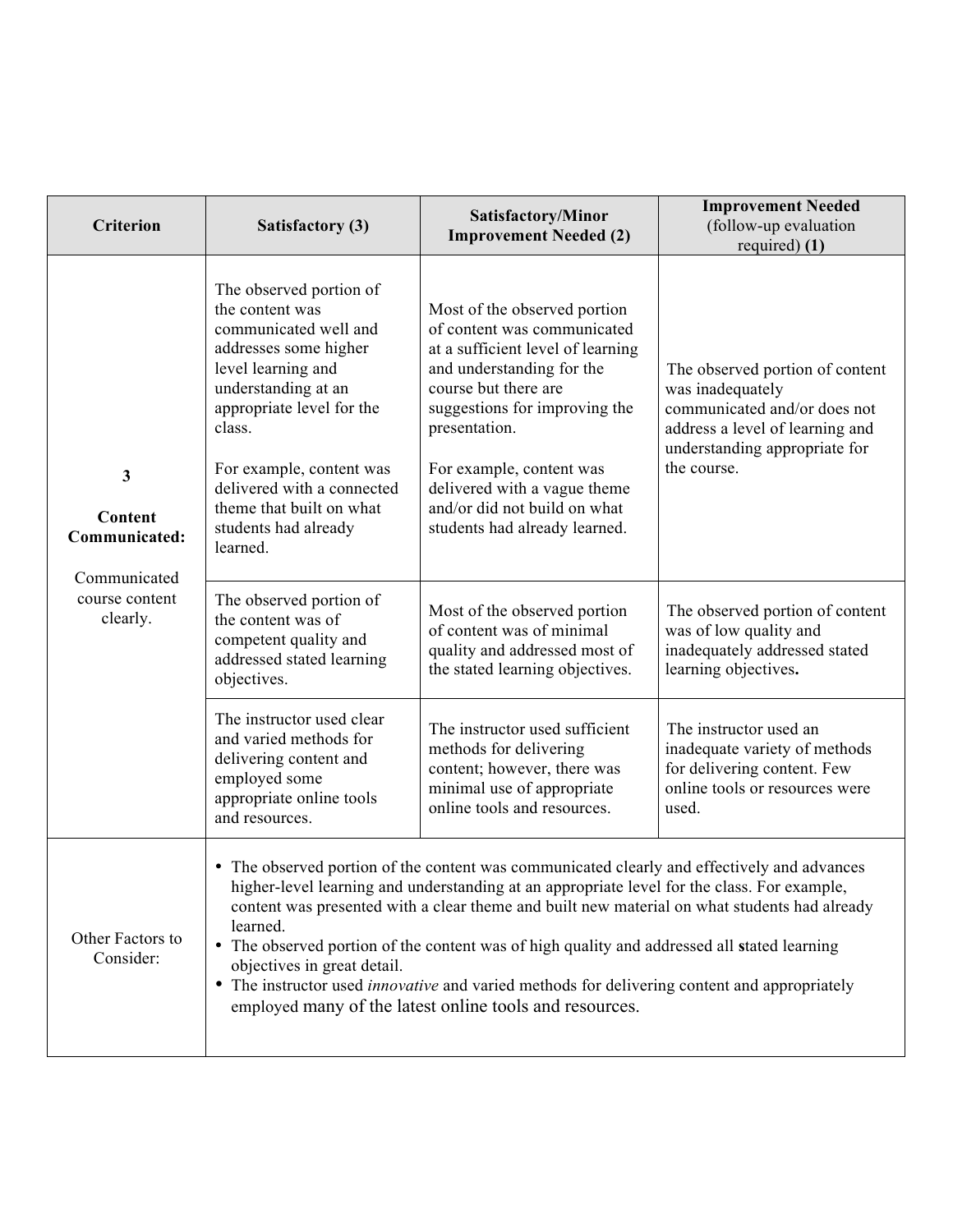| <b>Criterion</b>                                                                             | <b>Satisfactory (3)</b>                                                                                                                                                                                                                                                                                                                                                                                        | Satisfactory/Minor<br><b>Improvement Needed (2)</b>                                                                                                                                                                                                                                                                                                                       | <b>Improvement Needed</b><br>(follow-up evaluation<br>required) (1)                                                                                                                                                                   |
|----------------------------------------------------------------------------------------------|----------------------------------------------------------------------------------------------------------------------------------------------------------------------------------------------------------------------------------------------------------------------------------------------------------------------------------------------------------------------------------------------------------------|---------------------------------------------------------------------------------------------------------------------------------------------------------------------------------------------------------------------------------------------------------------------------------------------------------------------------------------------------------------------------|---------------------------------------------------------------------------------------------------------------------------------------------------------------------------------------------------------------------------------------|
|                                                                                              | Note: Learning methodologies, approaches, and strategies might include the use of resources such<br>as written text, video, audio, images, and other media, Web sources, spoken words, music,<br>interactive activities, white boards and/or other technologies.                                                                                                                                               |                                                                                                                                                                                                                                                                                                                                                                           |                                                                                                                                                                                                                                       |
| 4<br>Instructional<br>Modes:<br>Demonstrated a<br>variety of<br>instructional<br>techniques. | Instructor presented course<br>material using a variety of modes<br>and strategies and incorporated<br>varied resources to enhance<br>student interest and to help<br>improve learning,<br>comprehension, retention of<br>information, and critical thinking.<br>For example, course assignments<br>were varied and incorporated a<br>variety of learning<br>methodologies.                                    | Instructor's use of a variety of<br>modes and strategies of<br>delivery of course material and<br>varied resources was<br>somewhat limited.<br>Suggestions for improvement<br>might include providing a<br>greater variety of assignments<br>or incorporating means for<br>greater student involvement<br>and communication with other<br>students and/or the instructor. | Instructor made little or no<br>effort to provide variety and<br>challenge in the online<br>learning environment by<br>varying techniques,<br>approaches and strategies.<br>For example, all assignments<br>were reading assignments. |
| Other Factors to<br>Consider:                                                                | • Instructor created a dynamic and challenging online environment through the use of multiple<br>techniques, approaches, and strategies.<br>• Choice of course materials, assignments and online activities enhanced the learning environment.<br>• The instructor used innovative and varied methods for delivering online course content and<br>of media (video, audio, images) to enhance student interest. | effectively incorporated appropriate resources. For example, the instructor offered multiple forms                                                                                                                                                                                                                                                                        |                                                                                                                                                                                                                                       |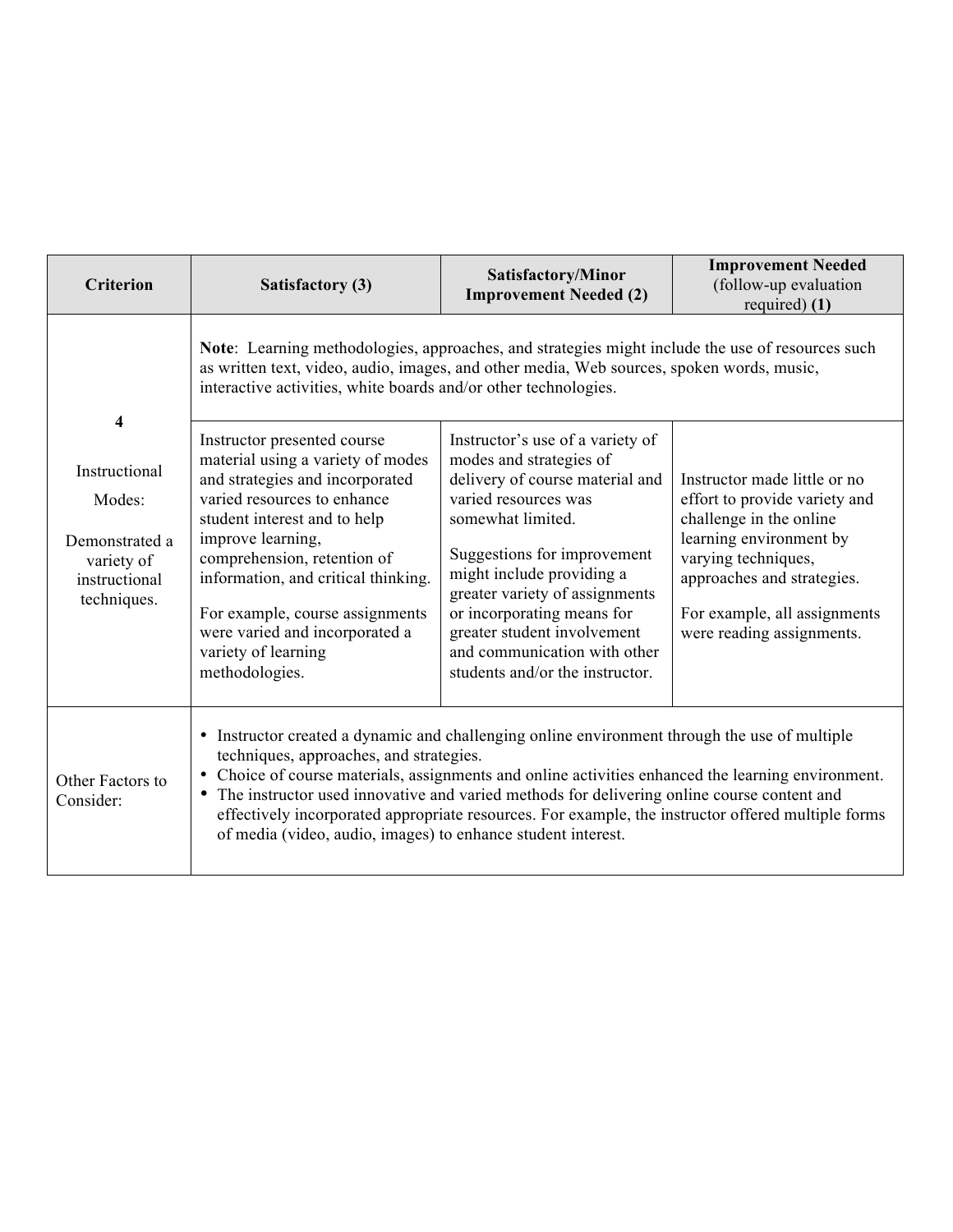| <b>Criterion</b>                               | Satisfactory (3)                                                                                                                                                                                                                                                                                                                                                                                                                                                                                                                                         | Satisfactory/Minor<br><b>Improvement Needed (2)</b>                                                                                                                                                         | <b>Improvement Needed</b><br>(follow-up evaluation<br>required $(1)$                                                                                                   |
|------------------------------------------------|----------------------------------------------------------------------------------------------------------------------------------------------------------------------------------------------------------------------------------------------------------------------------------------------------------------------------------------------------------------------------------------------------------------------------------------------------------------------------------------------------------------------------------------------------------|-------------------------------------------------------------------------------------------------------------------------------------------------------------------------------------------------------------|------------------------------------------------------------------------------------------------------------------------------------------------------------------------|
| 5<br>Engagement                                | Instructor effectively<br>communicated enthusiasm and<br>interest by creating an online<br>learning environment that is<br>motivating and challenging, as<br>evidenced by student<br>participation, interaction, and<br>attention.                                                                                                                                                                                                                                                                                                                       | Instructor communicated<br>interest by creating an online<br>learning environment, but it<br>may need more stimulation, as<br>evidenced by minimal student<br>participation, interaction, and<br>attention. | Instructor did not adequately<br>communicate enthusiasm and<br>interest to the students, and<br>there was a notable lack of<br>student participation.                  |
| Engages and<br>maintained<br>student interest. | Instructor used a variety of<br>techniques, tools and activities to<br>encourage student interest and<br>participation.<br>Timely and constructive<br>instructor feedback is also<br>evident.                                                                                                                                                                                                                                                                                                                                                            | Instructor used minimal<br>techniques, tools and activities<br>to encourage student<br>participation.<br>Minimal instructor feedback<br>was evident.                                                        | Instructor did not use effective<br>techniques, tools and activities<br>to encourage student<br>participation, and little or no<br>instructor feedback was<br>evident. |
| Other Factors to<br>Consider:                  | Instructor communicated exceptional enthusiasm and interest by creating an online learning<br>environment that is stimulating, exciting and rigorous, as evidenced by student participation and<br>attention.<br>Instructor used a variety of techniques, tools and activities that resulted in a high level of student<br>participation and interest, such as dynamic discussions (meaningful and topic-based), pertinent<br>questions or (individualized) comments about assignments. Timely and constructive instructor<br>feedback was also evident. |                                                                                                                                                                                                             |                                                                                                                                                                        |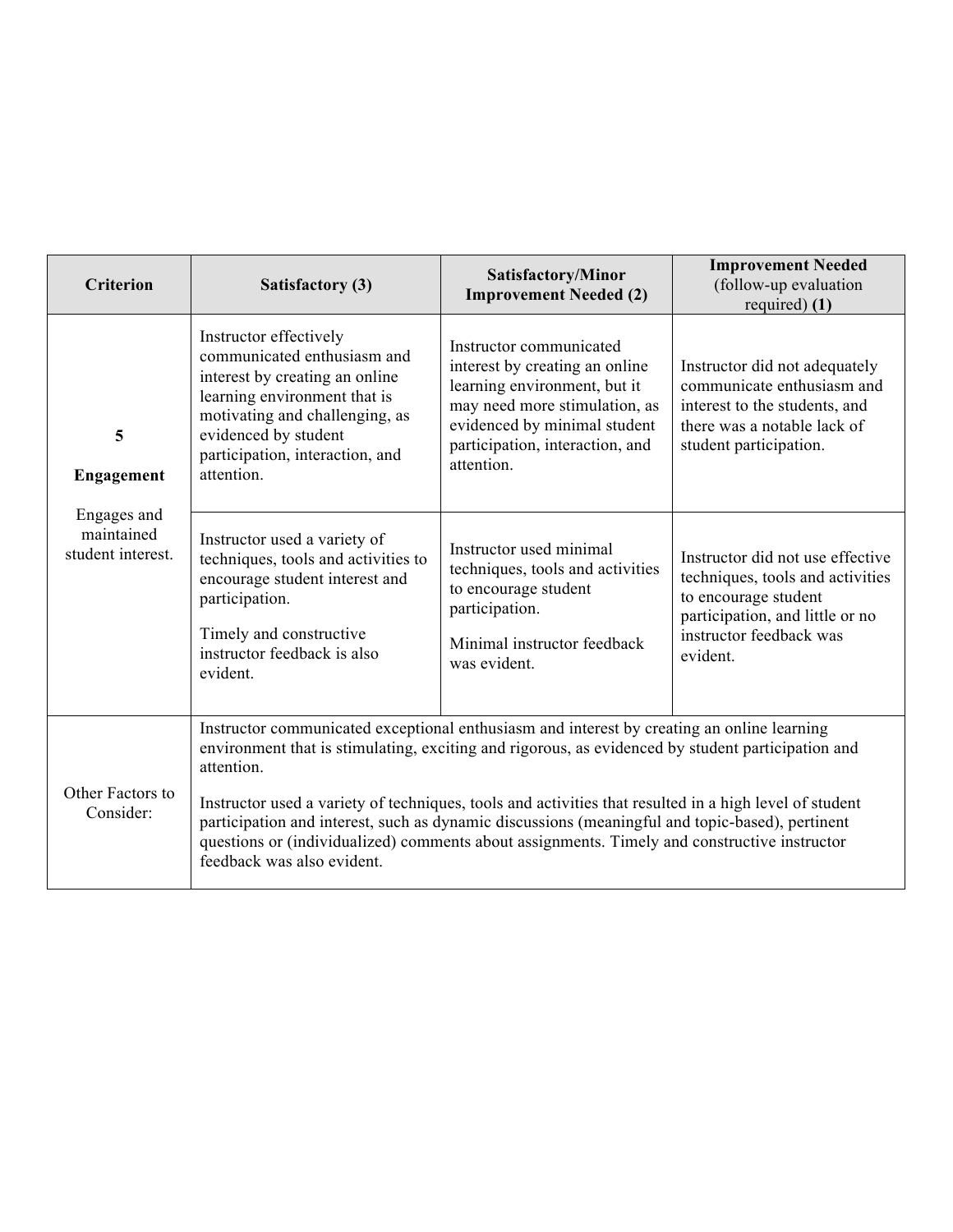| <b>Criterion</b>                                                               | Satisfactory (3)                                                                                                                                                                                   | Satisfactory/Minor<br><b>Improvement Needed (2)</b>                                                                                                                                                                                                                      | <b>Improvement Needed</b><br>(follow-up evaluation<br>required $(1)$                                                               |
|--------------------------------------------------------------------------------|----------------------------------------------------------------------------------------------------------------------------------------------------------------------------------------------------|--------------------------------------------------------------------------------------------------------------------------------------------------------------------------------------------------------------------------------------------------------------------------|------------------------------------------------------------------------------------------------------------------------------------|
| 6<br><b>Interaction:</b>                                                       | The instructor was<br>approachable and established<br>effective rapport with<br>students, as evidenced by<br>frequent and actively<br>engaged communication<br>between students and<br>instructor. | The instructor was<br>approachable and rapport was<br>minimally established with<br>students.                                                                                                                                                                            | The instructor was<br>insufficiently available and<br>approachable and did not<br>establish an effective rapport<br>with students. |
| Demonstrated<br>rapport and<br>respectful<br>interaction with<br>all students. | The instructor was polite and<br>respectful and exhibited<br>patience when interacting<br>with students.                                                                                           | The instructor was polite and<br>respectful most of the time<br>when interacting with<br>students.                                                                                                                                                                       | The instructor was impolite<br>or disrespectful at times when<br>interacting with students.                                        |
|                                                                                | A sufficient variety of<br>appropriate interactive<br>practices were employed.                                                                                                                     | A minimal variety of<br>appropriate interactive<br>practices were employed.                                                                                                                                                                                              | Instructor needs to provide<br>opportunities for interaction<br>between instructor and students<br>and among students.             |
|                                                                                | responses and timely, detailed, and meaningful feedback.                                                                                                                                           | The instructor was friendly and readily approachable and established a strong rapport with<br>students. For example, instructor actively monitored student progress, provided encouraging                                                                                |                                                                                                                                    |
| Other Factors to<br>Consider:                                                  |                                                                                                                                                                                                    | The instructor was consistently respectful, and exhibited patience, compassion and understanding<br>at all times when interacting with students.                                                                                                                         |                                                                                                                                    |
|                                                                                |                                                                                                                                                                                                    | A wide variety of appropriate interactive practices were employed. For example, the instructor<br>initiated and facilitated suitable activities, made announcements, moderated discussions (with<br>appropriate instructor participation), and/or clarified assignments. |                                                                                                                                    |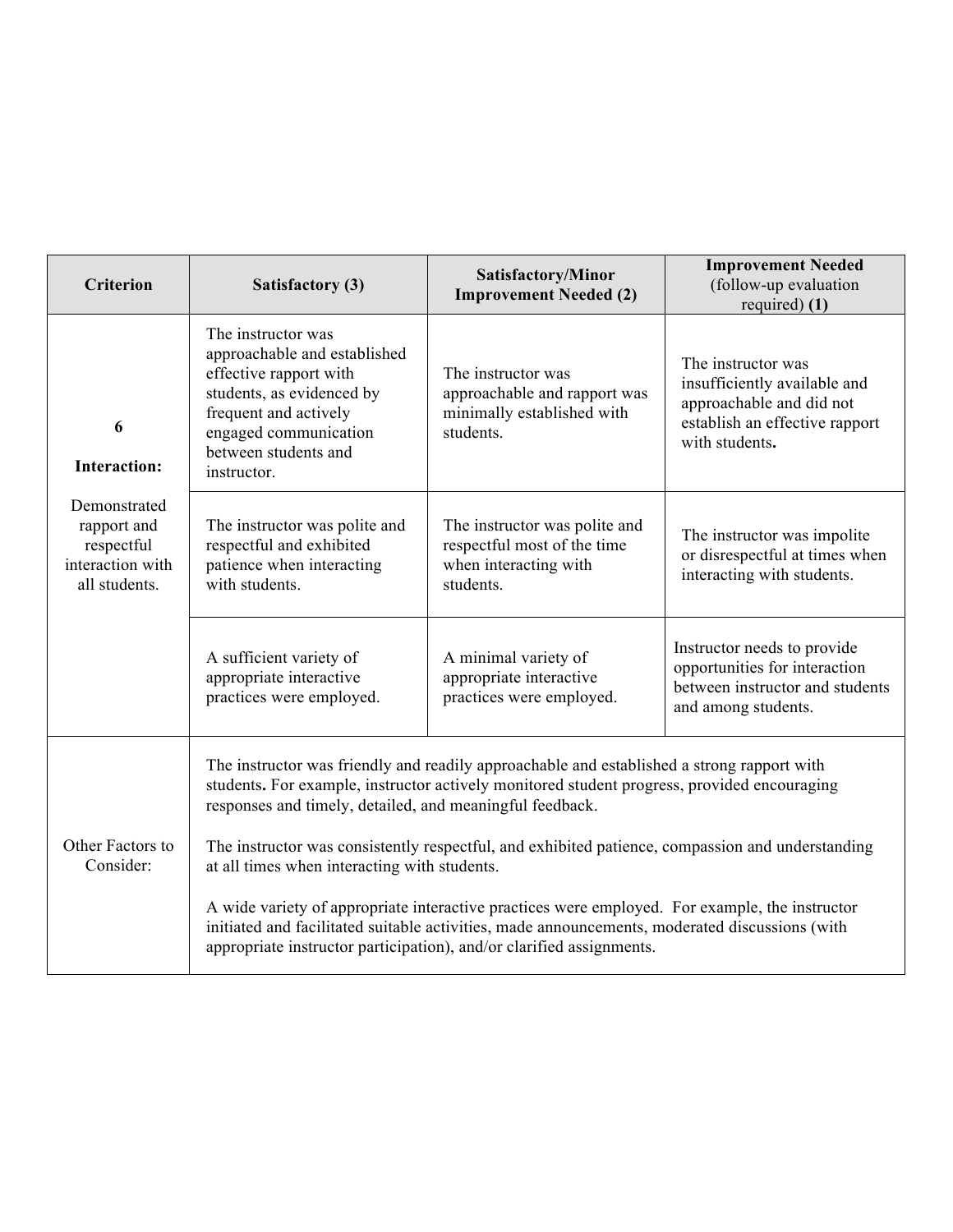| <b>Criterion</b>                                                                                                                                                                    | <b>Satisfactory (3)</b>                                                                                                                                                                                                                                                                                            | Satisfactory/Minor<br><b>Improvement Needed (2)</b>                                                                                                                                                                                                                                                                                                                                                                                                                                                                                                                                                                                                                                                                                                                                                                                                                                                                                                                                       | <b>Improvement Needed (follow-</b><br>up evaluation required) (1)                                                                                                                                                                                                                                                                    |
|-------------------------------------------------------------------------------------------------------------------------------------------------------------------------------------|--------------------------------------------------------------------------------------------------------------------------------------------------------------------------------------------------------------------------------------------------------------------------------------------------------------------|-------------------------------------------------------------------------------------------------------------------------------------------------------------------------------------------------------------------------------------------------------------------------------------------------------------------------------------------------------------------------------------------------------------------------------------------------------------------------------------------------------------------------------------------------------------------------------------------------------------------------------------------------------------------------------------------------------------------------------------------------------------------------------------------------------------------------------------------------------------------------------------------------------------------------------------------------------------------------------------------|--------------------------------------------------------------------------------------------------------------------------------------------------------------------------------------------------------------------------------------------------------------------------------------------------------------------------------------|
| 7<br><b>Classroom</b><br><b>Management:</b><br>Demonstrated<br>successful<br>classroom<br>management<br>techniques by<br>maintaining an<br>environment<br>conducive to<br>learning. | The instructional period was<br>clearly defined and observed,<br>and students understood what<br>they must do to participate in<br>class.<br>For example, the instructional<br>session started and ended at the<br>scheduled time. All links were<br>accessible and functioning and<br>were easy to access.        | The instructional period was<br>defined but not always apparent<br>or observed and students had<br>some confusion about what<br>they must do to participate in<br>class.<br>For example, the instructional<br>session did not start and end at<br>the scheduled time and/or links<br>or other resources were not<br>always accessible and<br>functioning.                                                                                                                                                                                                                                                                                                                                                                                                                                                                                                                                                                                                                                 | The instructional period was<br>insufficiently defined, or<br>students were unclear about<br>what they must do to participate<br>in class.<br>For example, it was not clear to<br>students when instructional<br>sessions were to start and/or<br>end. Links and/or other<br>resources were not always<br>accessible or functioning. |
|                                                                                                                                                                                     | Instructor provided a forum<br>conducive to student-to-student<br>interaction and created a<br>participatory learning<br>environment (as applicable).                                                                                                                                                              | Instructor provided a forum but<br>did little to encourage student-<br>to-student interaction or to<br>create a highly interactive or<br>collaborative and participatory<br>learning environment (as<br>applicable).                                                                                                                                                                                                                                                                                                                                                                                                                                                                                                                                                                                                                                                                                                                                                                      | Instructor did not provide a<br>forum for student-to-student<br>interaction or create a<br>collaborative and participatory<br>learning environment (as<br>applicable).                                                                                                                                                               |
|                                                                                                                                                                                     | The instructor provided<br>regularly-scheduled feedback<br>to students and monitored class<br>communications for student<br>understanding, providing<br>adequate opportunity for<br>questions. Instructor responses<br>were complete, respectful, and<br>competently addressed the<br>student's issue or question. | The instructor sporadically<br>monitored class<br>communications for student<br>understanding and provided<br>some opportunities for<br>questions, feedback and<br>instructor responses.                                                                                                                                                                                                                                                                                                                                                                                                                                                                                                                                                                                                                                                                                                                                                                                                  | The instructor inadequately<br>monitored class<br>communications for student<br>understanding and did not<br>provide sufficient opportunities<br>for questions, feedback and<br>instructor responses.                                                                                                                                |
| Other Factors to<br>Consider:                                                                                                                                                       | access.                                                                                                                                                                                                                                                                                                            | • The instructional period was thoroughly defined and consistently observed, and students<br>intuitively understood what they must do to participate in class. For example, the instructor sends<br>reminders about dates and/or provides appropriate notes and additional information, as needed, for<br>clarification. All links were accessible and functioning at appropriate times and were easy to<br>• The learning unit contained a well-planned assortment and sequencing of appropriate reading<br>assignments, explanatory/lecture text, discussion forum, and/or activities and exercises.<br>• Instructor provided a forum encouraging student-to-student interaction and created a highly<br>interactive or collaborative and participatory learning environment (as applicable).<br>• The instructor frequently monitored class communications for student understanding and provided<br>abundant opportunities for questions, feedback and adequate instructor responses. |                                                                                                                                                                                                                                                                                                                                      |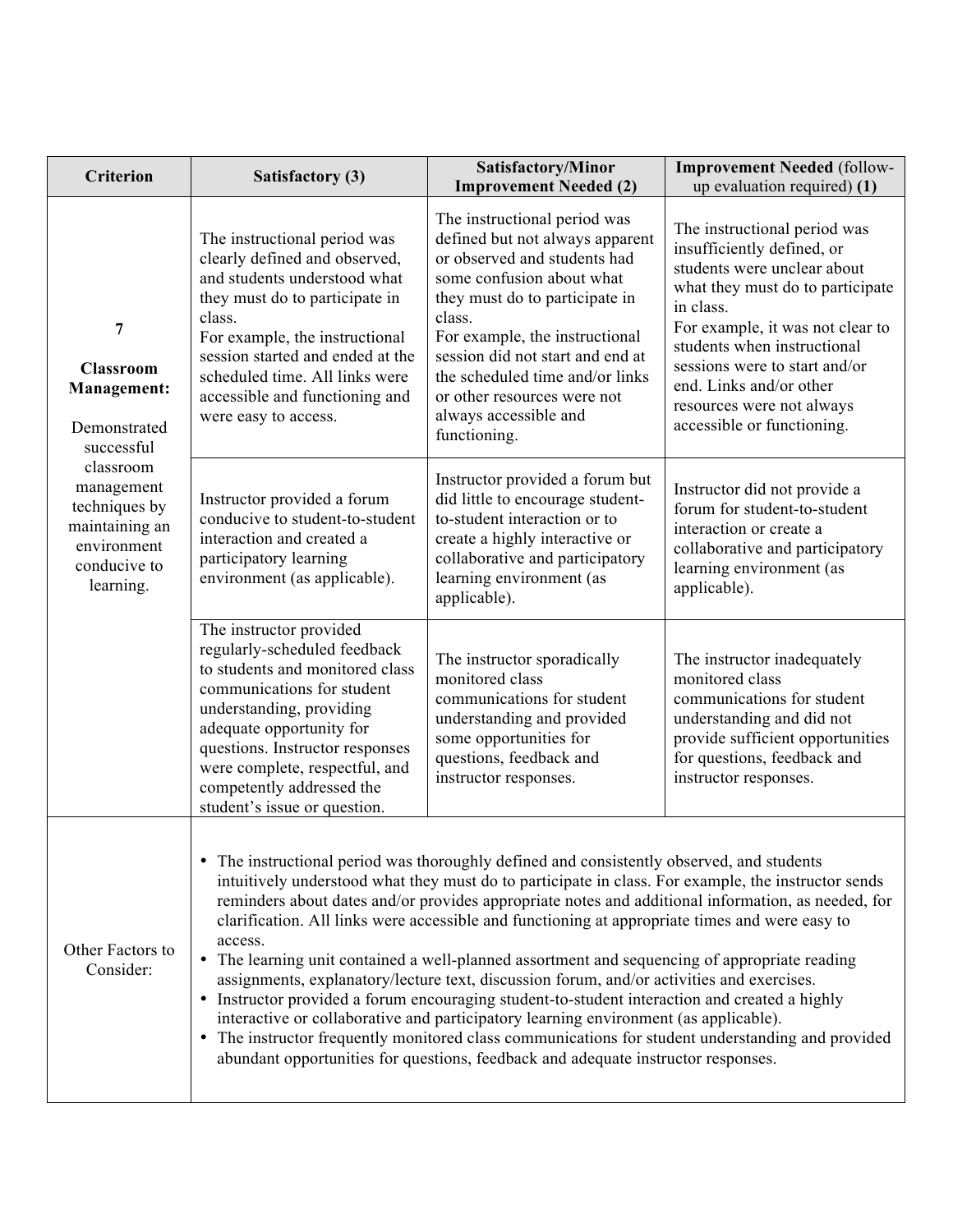| <b>Criterion</b>                                                                    | Satisfactory (3)                                                                                                                                                                                                                                                                                                                                                                                                                                                                                                                                                                                                                                                                                                                                                                                                                                                                                                                                                                                                                                                                                                                                                                                                                          | Satisfactory/Minor<br><b>Improvement Needed (2)</b>                                                                                                                                                                                                                                                                                       | <b>Improvement Needed</b><br>(follow-up evaluation<br>required $(1)$                                                                                                                                                                                                                                                                                   |
|-------------------------------------------------------------------------------------|-------------------------------------------------------------------------------------------------------------------------------------------------------------------------------------------------------------------------------------------------------------------------------------------------------------------------------------------------------------------------------------------------------------------------------------------------------------------------------------------------------------------------------------------------------------------------------------------------------------------------------------------------------------------------------------------------------------------------------------------------------------------------------------------------------------------------------------------------------------------------------------------------------------------------------------------------------------------------------------------------------------------------------------------------------------------------------------------------------------------------------------------------------------------------------------------------------------------------------------------|-------------------------------------------------------------------------------------------------------------------------------------------------------------------------------------------------------------------------------------------------------------------------------------------------------------------------------------------|--------------------------------------------------------------------------------------------------------------------------------------------------------------------------------------------------------------------------------------------------------------------------------------------------------------------------------------------------------|
| 8<br>Course<br>Syllabus:<br>Organized<br>course,<br>syllabus and<br>presentation to | The course syllabus is in<br>compliance with the Course<br>Outline of Record (COR).<br>There is evidence of clear and<br>direct alignment and<br>connection of syllabus, section<br>page, objectives, content, and<br>class activities/assignments to<br>the COR.                                                                                                                                                                                                                                                                                                                                                                                                                                                                                                                                                                                                                                                                                                                                                                                                                                                                                                                                                                         | The course syllabus is in<br>compliance with the major<br>aspects of the COR. There<br>was some evidence of<br>incomplete alignment and<br>connection of syllabus, section<br>page, objectives, content, and<br>class activities/assignments to<br>COR.                                                                                   | The course syllabus is out of<br>compliance with the COR.<br>There was inadequate<br>alignment and connection of<br>syllabus, section page,<br>objectives, content, and class<br>activities/assignments to<br>COR.                                                                                                                                     |
|                                                                                     | The course syllabus includes:<br>• Course description, including<br>student learning outcomes<br>• Reading and lecture schedule<br>• An electronic link or direction to<br>the COR<br>• Office location, office hours,<br>and instructor contact<br>information, including an SRJC<br>email address<br>• Required texts and supplemental<br>materials<br>• List of assignments<br>• Grading policy, including<br>grading scale<br>• Late work policy<br>• Attendance and lateness policy.<br>· Statement about academic<br>integrity and consequences<br>• Date and time of the final exam<br>according to the established<br>college final exam schedule.<br>In addition, the syllabus includes<br>many of the following optional<br>best practices:<br>• Overview of topics<br>• Calendar of assignments with<br>language indicating that dates<br>are tentative<br>• Instructor's pedagogical<br>philosophy<br>• Emergency preparedness<br>information, including<br>evacuation areas and directions<br>about specific emergencies, such<br>as an earthquake, fire, or live<br>shooter.<br>• Guidelines about student<br>conduct and appropriate<br>classroom behavior<br>• Information on services for<br>students with disabilities. | The course syllabus may be<br>minimally non-compliant with<br>the COR in terms of student<br>learning outcomes, course<br>content, assignments, methods<br>of evaluation, etc.<br>For example, some<br>assignments may not be in<br>compliance or percentages are<br>inconsistent with the Methods<br>of Evaluation stated in the<br>COR. | The course syllabus is<br>missing some or many of the<br>required elements.<br>For example, the instructor's<br>contact information, the<br>grading policy, or the course<br>description may be missing.<br>In addition, topics covered in<br>the observed class session<br>may not have been in<br>alignment with the Topics<br>and Scope in the COR. |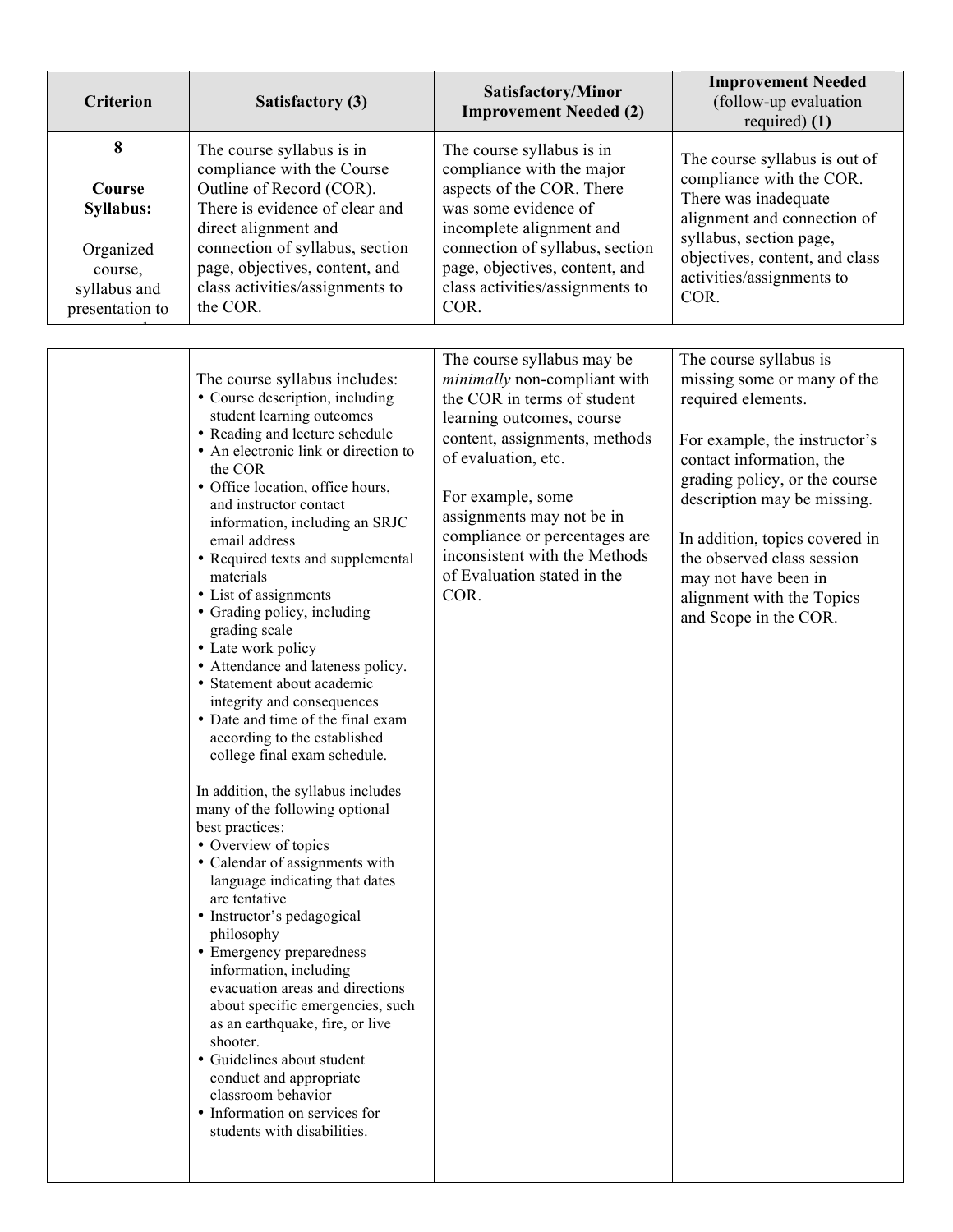| Other Factors to<br>Consider: | • There was evidence of comprehensive and obvious alignment and connection of syllabus,<br>section page, objectives, content, and class activities/assignments to the COR.<br>In addition, the syllabus included many or all of the following: optional Best Practices.<br>A comprehensive grading policy is provided with detailed guidelines (rubric) for what<br>constitutes an A grade, a B grade, etc. |
|-------------------------------|-------------------------------------------------------------------------------------------------------------------------------------------------------------------------------------------------------------------------------------------------------------------------------------------------------------------------------------------------------------------------------------------------------------|
|-------------------------------|-------------------------------------------------------------------------------------------------------------------------------------------------------------------------------------------------------------------------------------------------------------------------------------------------------------------------------------------------------------------------------------------------------------|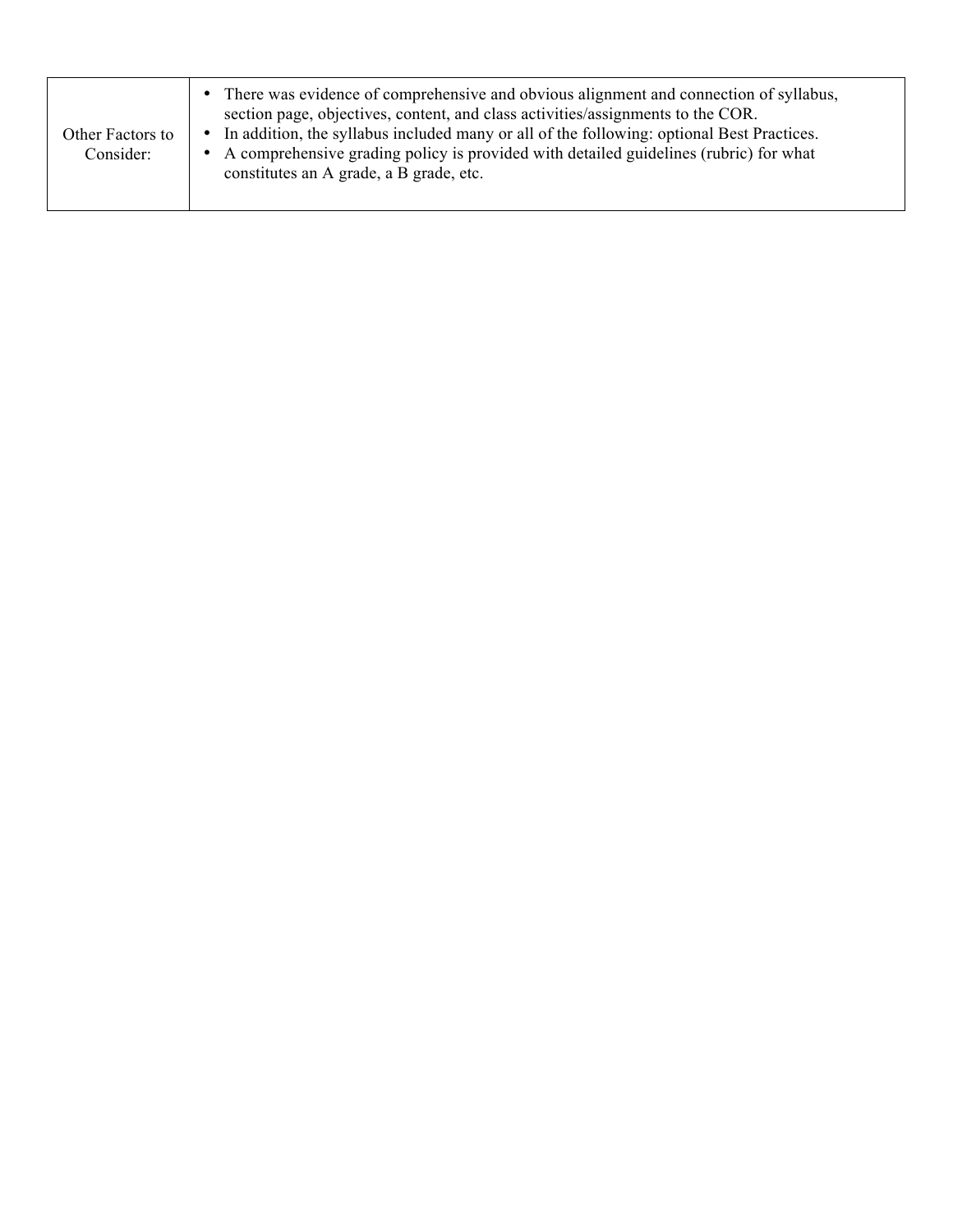| <b>Criterion</b>                               | Satisfactory (3)                                                                                                                                                                                                                                                                                                                                   | Satisfactory/Minor<br><b>Improvement Needed (2)</b>                                                                                                                                                                                                                                                                                                                      | <b>Improvement Needed</b><br>(follow-up evaluation<br>required $(1)$                                                                                                                                                                                                                                                |
|------------------------------------------------|----------------------------------------------------------------------------------------------------------------------------------------------------------------------------------------------------------------------------------------------------------------------------------------------------------------------------------------------------|--------------------------------------------------------------------------------------------------------------------------------------------------------------------------------------------------------------------------------------------------------------------------------------------------------------------------------------------------------------------------|---------------------------------------------------------------------------------------------------------------------------------------------------------------------------------------------------------------------------------------------------------------------------------------------------------------------|
| 9<br>Currency:                                 | The instructor exhibits a high<br>level of knowledge in the<br>discipline and demonstrated<br>this by regularly citing research<br>and providing links to cited<br>resources.<br>Textbooks and other teaching<br>materials contain up-to-date<br>information in the field.                                                                         | The instructor exhibits a basic<br>familiarity and knowledge in<br>the discipline.<br>However, the instructor needs<br>to include (as applicable) some<br>new developments in the field<br>or at minimum cite current<br>research and/or resources.                                                                                                                      | The instructor does not<br>exhibit adequate current<br>familiarity and/or knowledge<br>in the discipline and/or did<br>not cite research and<br>resources, as appropriate.<br>For example, the instructor<br>did not include or address<br>significant new developments.                                            |
| Demonstrated<br>currency in the<br>discipline. | Instructor thoroughly<br>understands the current scope<br>of the discipline and is able to<br>convey that to students, helping<br>them to connect the<br>information within a broader<br>context.<br>For example, instructor<br>responds knowledgeably to<br>students' questions and refers<br>students to alternative sources,<br>as appropriate, | Instructor adequately<br>understands the scope of the<br>discipline and is able to<br>convey that to students.<br>However, some of the<br>information provided to the<br>students does not reflect the<br>most current scope of the<br>discipline and/or instructor is<br>not always able to answer<br>questions with the most current<br>information in the discipline. | Instructor inadequately<br>understands the current scope<br>of the discipline and/or is not<br>able to convey to students the<br>connection to the broader<br>context.<br>For example, instructor is not<br>comfortable with routine and<br>basic information and fails to<br>adequately answer basic<br>questions. |
|                                                | Course text and materials<br>adequately reflect current<br>developments, theories,<br>standards, and/or research in<br>the discipline.                                                                                                                                                                                                             | Course text and/or materials<br>are not as up-to-date as they<br>should be and may not include<br>current developments, theories,<br>standards, and/or research in<br>the discipline.                                                                                                                                                                                    | Course text/materials are not<br>current with regard to<br>developments and standards<br>in the discipline.<br>For example, significant<br>materials are outdated,<br>incorrect, or flawed.                                                                                                                         |
| Other Factors to<br>Consider:                  | frequently cited new developments in the field.<br>consider the information within a broader context.                                                                                                                                                                                                                                              | • The instructor is exhibits <i>comprehensive</i> knowledge in the discipline. For example, the instructor<br>• Instructor's advanced understanding of the current scope of the discipline clearly helps students<br>• Course text/materials selected are at the forefront of developments and standards in the discipline.                                              |                                                                                                                                                                                                                                                                                                                     |